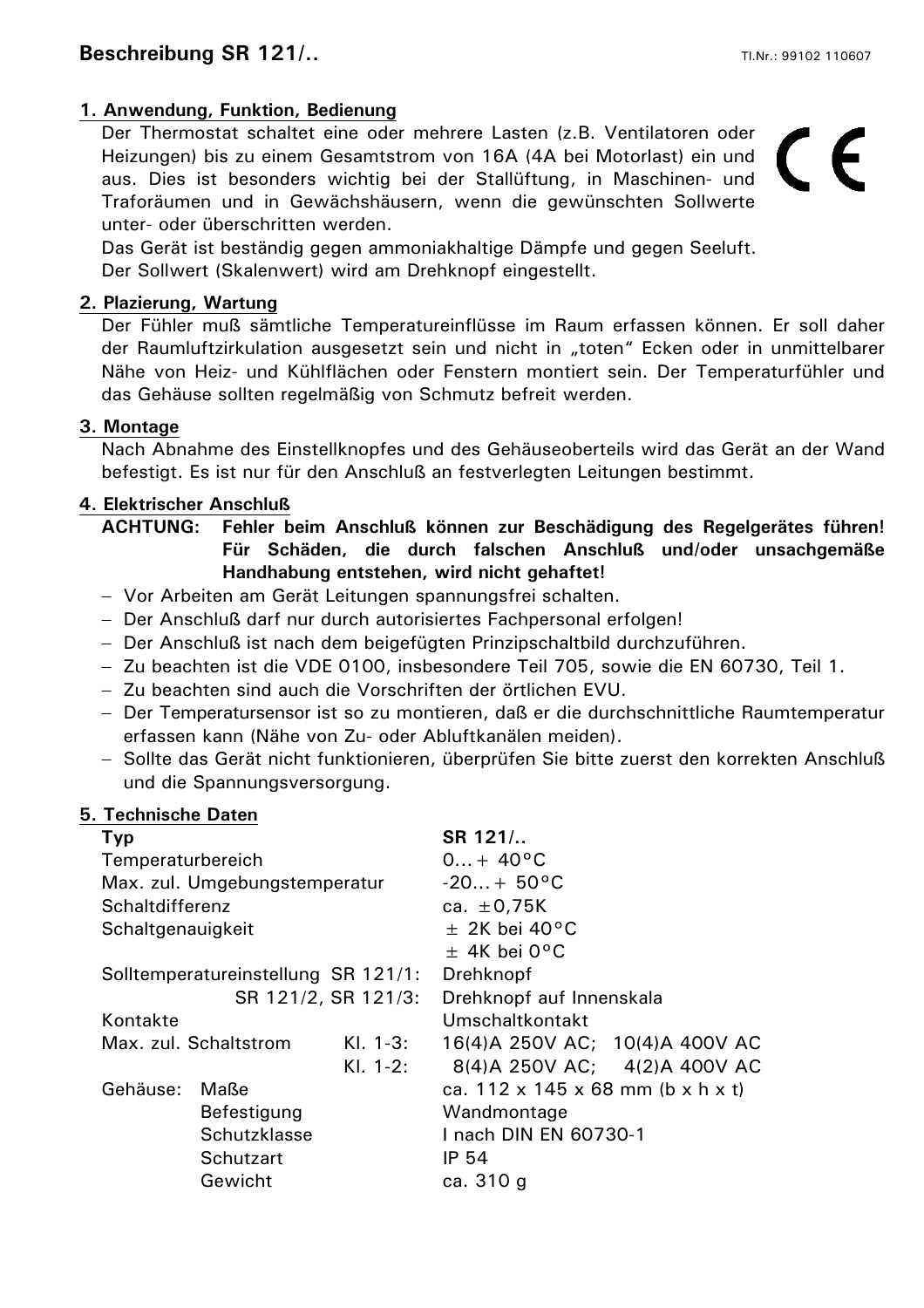# **Description SR 121/..**

## **1. Application, Function, Operation**

The thermostat switches on or off one or several loads (for example, ventilators or heating systems) up to a total current rotary of 16A (4A in the case of a motor load). This is particularly important in the case of stall ventilation systems, the machine and transformer rooms and in green houses when the required desired values are exceeded and not reached.

# $\epsilon$

The instrument is resistant to vapour containing ammoniac and salt air.

The desired value (scale value) is set by means of the rotary knob.

#### **2. Positioning, Maintenance**

The sensor must be able to register all the factors influencing temperature in a room. As a consequence it must be subject to the air circulating in the room and not be installed in "dead corners" or directly close to heating and cooling equipment or windows. The temperature sensor and housing is to be cleaned and the dirt removed regularly.

#### **3. Instalation**

The housing of the instrument is to be fastened to the wall after removing the setting knob and the top section. The thermostat has only been designed and built for connection to permanently laid lines.

#### **4. Electrical Connection**

- **CAUTION: Mistakes made when connecting can lead to the controller be damaged! We accept no liability for damage caused by faulty connection and/or improper treatment!**
- − Before working on the instrument disconnect the power supply cable from the voltage supply.
- − The connection must only be made by authorised specialist personnel!
- − The connection is to be made in accordance with the supplied principle circuit diagram.
- − To be observed are the regulations laid down in the Federal German VDE 0100, more especially Part 705, as well as the standards EN 60730, Part 1.
- − To be also observed are the regulations of the local electricity board.
- − The temperature sensor is to be mounted in such a way that it can register the average room temperature (avoid installation close to air intake and air exhaust ducts).
- − Should the instrument not function please first check that the connection has been made correctly and that cable is under voltage.

#### **5. Technical Data**

| <b>Type</b>                             |                                       | SR 121/                                           |
|-----------------------------------------|---------------------------------------|---------------------------------------------------|
| Temperature range                       |                                       | $0 + 40^{\circ}C$                                 |
| Maximum permissible ambient temperature |                                       | $-20 + 50^{\circ}C$                               |
| <b>Hysteresis</b>                       |                                       | approx. $\pm$ 0.75K                               |
| Switching accuracy                      |                                       | $\pm$ 2K at 40°C                                  |
|                                         |                                       | $\pm$ 4K at 0°C                                   |
| Desired temperature setting SR 121/1:   |                                       | rotary knob                                       |
|                                         | SR 121/2, SR 121/3:                   | rotary knob on inside scale                       |
| Contacts                                |                                       | switch over contact                               |
|                                         | Maximum permissible switching current |                                                   |
|                                         | terminal $1-3$ :                      | 16(4)A 250V AC; 10(4)A 400V AC                    |
|                                         | terminal 1-2:                         | 8(4)A 250V AC; 4(2)A 400V AC                      |
| Housing:                                | measurements                          | approx. $112 \times 145 \times 68$ mm (b x h x d) |
|                                         | fastening                             | wall fitting                                      |
|                                         | protection class                      | I in accordance with DIN EN 60730-1               |
|                                         | type of enclosure                     | IP 54                                             |
|                                         | weight                                | approx. 310 g                                     |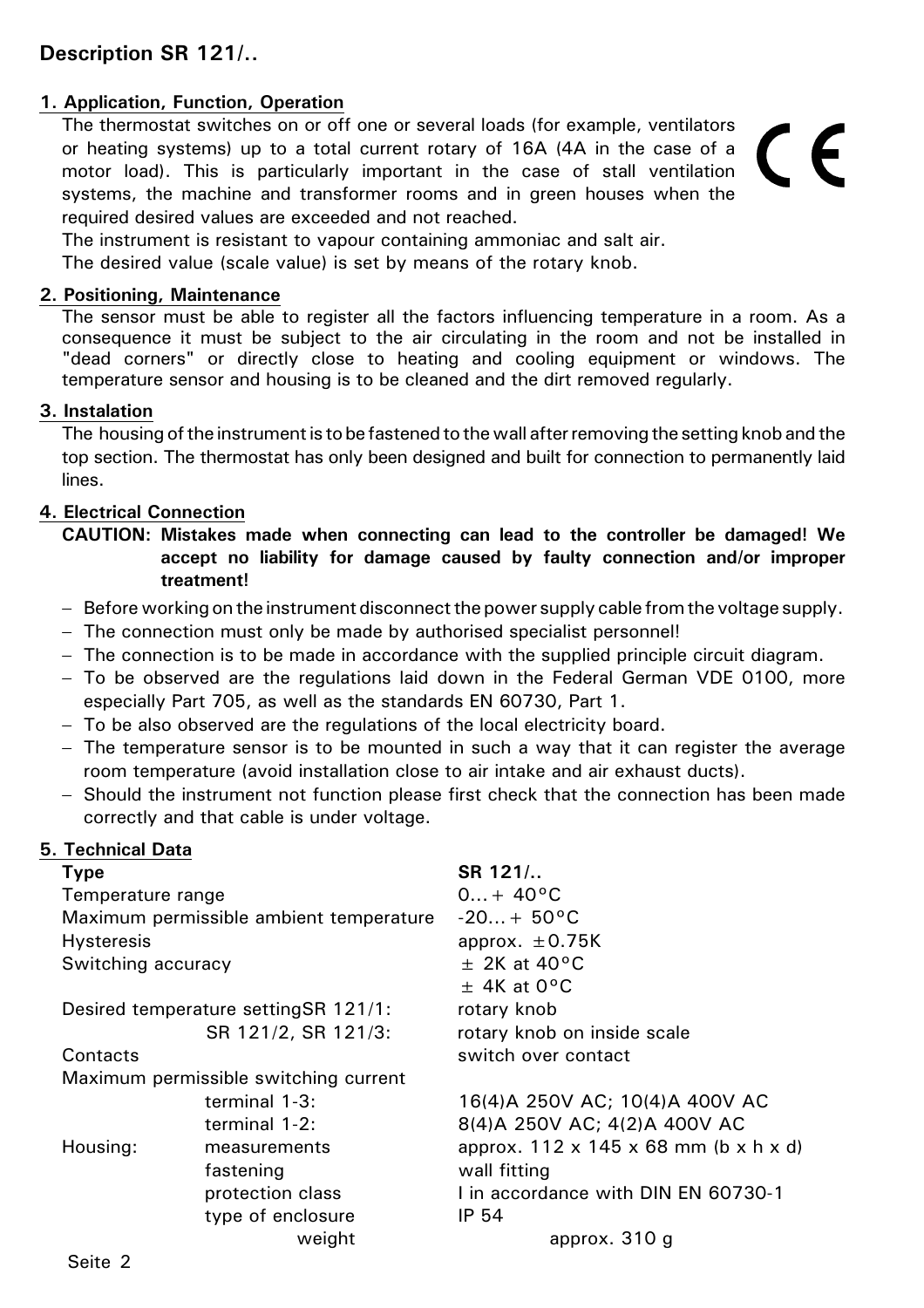# **Description SR 121/..**

# **1. Utilisation, fonction, mode d'emploi**

Le thermostat commute une ou plusieurs charges (par exemple: ventilateurs ou courant chauffages) jusqu'à 16A (4A pour un charge moteur). Cet appareil est particulièrement recommandé pour la ventilation d'étables, de serres, ou d'espaces où se trouvent des machines, voire des transformateurs, et ce d'autant plus lorsque la valeur prescrite souhaitée est dépassée. L'appareil résiste aux vapeurs d'ammoniaque et à l'air marin.

La valeur prescrite (échelle de valeur) est sélectionné au bouton de sélection.

#### **2. Emplacement et Maintenance**

Le capteur doit être en mesure de saisir tous les changements de témperature de la pièce. C'est pourquoi il doit être placé à un endroit où l'air circule librement et non sur un angle mort ou à proximité de surfaces chauffante ou réfrigérante ou bien près d'une fenêtre. Le capteur de témerature ainsi que le boîtier doivent être nettoyés de temps à autre.

#### **3. Montage**

Enlever le bouton de réglage et la partie supérieure du boîtier et monter l'appareil sur un mur. Le thermostat est destiné seulement pour montage aux conduits que sont posé fixe.

#### **4. Raccordement électrique**

**ATTENTION: Les erreurs commises lors du raccordement peuvent amener à une déterioration de l'appareil. Aucune garantie ne sera accordée pour toute déterioration due à un mauvais branchement ou à une manipulation non conforme.** 

- − Avant toute intervention sur l'appareil, couper le courant.
- − Le raccordement ne peut se faire que par un professionnel.
- − Le raccordement se fait selon le schéma de principe joint.
- − Respecter les normes en vigueur.
- − Il faut respecter le norm EN 60730, part 1.
- − Le détecteur de température doit être monté de sorte qu'il puisse saisir la température ambiante (éviter de le monter à proximité de bouches d'aération).
- − Si l'apparteil devait ne pas fontionner, procéder à la bonne vérification du branchement et de l'alimentation en courant.

#### **5. Caractéristiques techniques**

| <b>Type</b>                                 |                                                   | SR 121/                          |
|---------------------------------------------|---------------------------------------------------|----------------------------------|
| Zone de température                         | $0+40°C$                                          |                                  |
| Température ambiante admissible             | $-20+50°C$                                        |                                  |
| Différentiel                                | environ $\pm$ 0,75K                               |                                  |
| Degré de précision                          | $\pm$ 2K chéz 40°C                                |                                  |
|                                             |                                                   | $\pm$ 4K chéz 0°C                |
| Différentes formes de commutation SR 121/1: | bouton sélecteur                                  |                                  |
| SR 121/2, SR121/3:                          | bouton sélecteur sur échelle interne              |                                  |
| Contacts                                    |                                                   | Contact de mise en circuit       |
| Pouvoir de coupure maxi.:                   | $Kl. 1-3:$                                        | 16(4) A 250V AC; 10(4) A 400V AC |
|                                             | $Kl. 1-2:$                                        | 8(4)A 250V AC; 4(2)A 400V AC     |
| <b>Boîtiers: Dimensions</b>                 | environ $112 \times 145 \times 68$ mm (b x h x t) |                                  |
| Fixation                                    | montage mural                                     |                                  |
| Catégorie de protection                     |                                                   | I DIN EN 60730-1                 |
| Protection                                  |                                                   | <b>IP 54</b>                     |
| Poids                                       |                                                   | environ 310 g                    |

 $\epsilon$